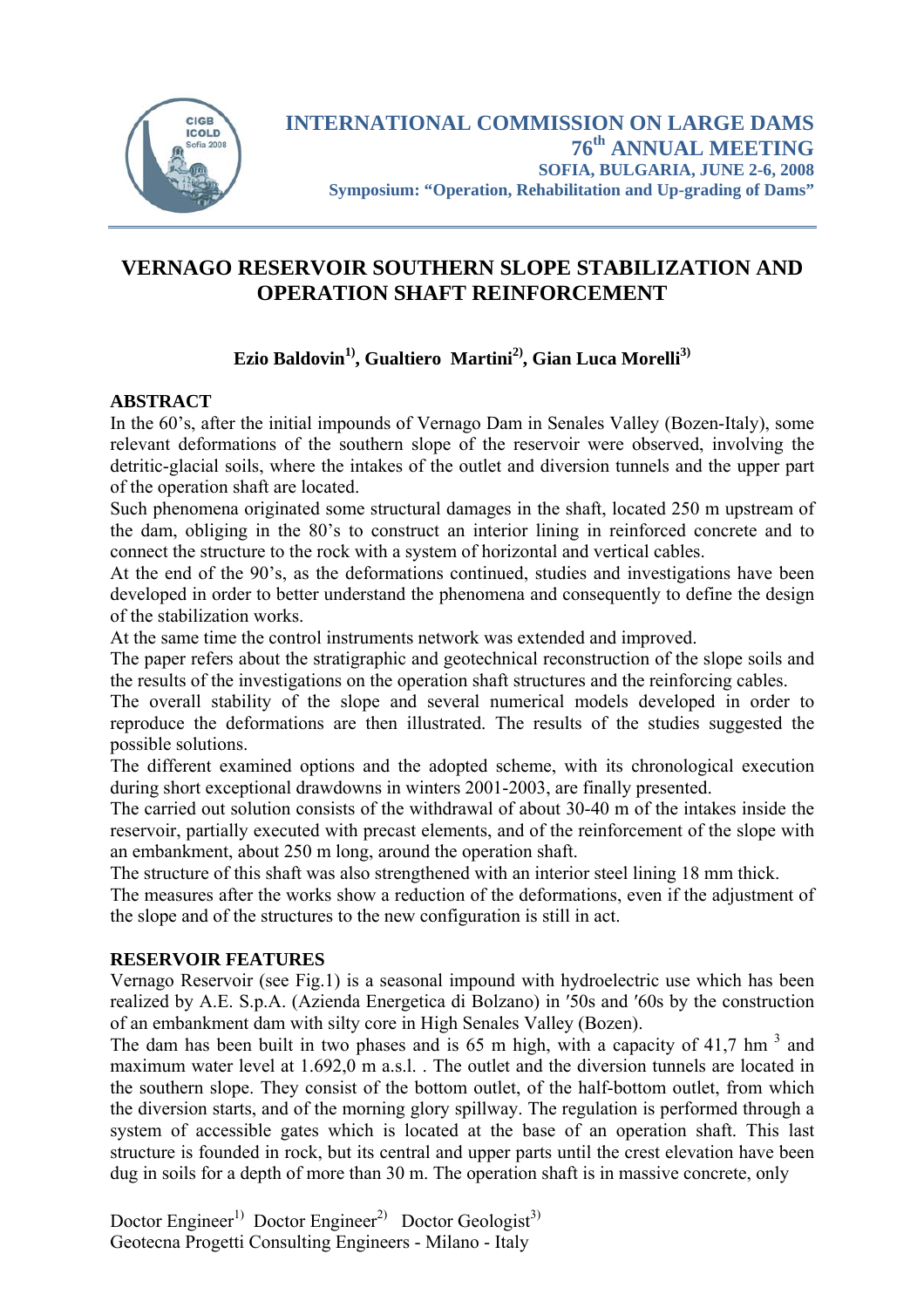partially reinforced. It consists of three connected elements, developed on all its height, respectively for the gates, for the trash rack and for the staircases.



Fig.1 –Vernago Dam and Reservoir (initial situation)

# **DEFORMATION PHENOMENA AND CONSEQUENT ACTIONS**

In 1965, following the conclusion of the dam construction, the filling operation of the reservoir started. In 1968 the normal water level at 1689.5 m a.s.l. was achieved and the spillway shaft was tested. It nevermore operated afterwards.

Already in the first '70s it was necessary to pay particular attention to the southern slope behaviour because relevant displacements were observed at the top of the operation shaft, due to a progressive rotation of its axis, and some cracks were noted inside it.

The shaft was immediately subjected to specific controls, monitoring, and extraordinary maintenance: in particular an inverted pendulum was installed in the staircases section of the shaft (1971).

In 1978 a systematic levelling along two alignments on the southern slope was started and in 1981 six deep inclinometers were realized along the access road to the operation house on the top of the shaft and on the slope behind the structure. In this phase the control network was completed with the installation of two open pipe piezometers and two Casagrande piezometers.

In 1983-'84, after the seam of the main cracks around 1655-1661 m a.s.l., the internal sides of the gates section were strengthened with a reinforced concrete lining (35cm thick), connected with the existent walls by φ20mm steel bars. Furthermore, an anchorage system formed by 56 sub-horizontal cables connecting the structure with the bedrock was installed. At the same time 8 vertical cables between the top and the bottom of the shaft, to produce an internal compressive stress, and 7 sub-vertical ground anchors from the top, to oppose the rotation trend, were executed. The technical characteristics of the single elements were: cable with 7 strands 0.6 inches, L<sub>tot.</sub> ~35m average, L<sub>foundat.</sub>∼8m, φ<sub>foundat</sub>=120 mm, N<sub>nominal load</sub>=1050 kN.

In 1986 three multipoint extensimeters, anchored in the bedrock, were installed in the gates section of the shaft, too.

The above mentioned activities reduced, but did not nullify the deformation trend, that was still present in the '90s, starting to concern the integrity of the shaft structure.

During a spot test of the cables conditions in 1998 a substantial loss of tension in part of them was discovered and attributed to the corrosion of the lock wedges.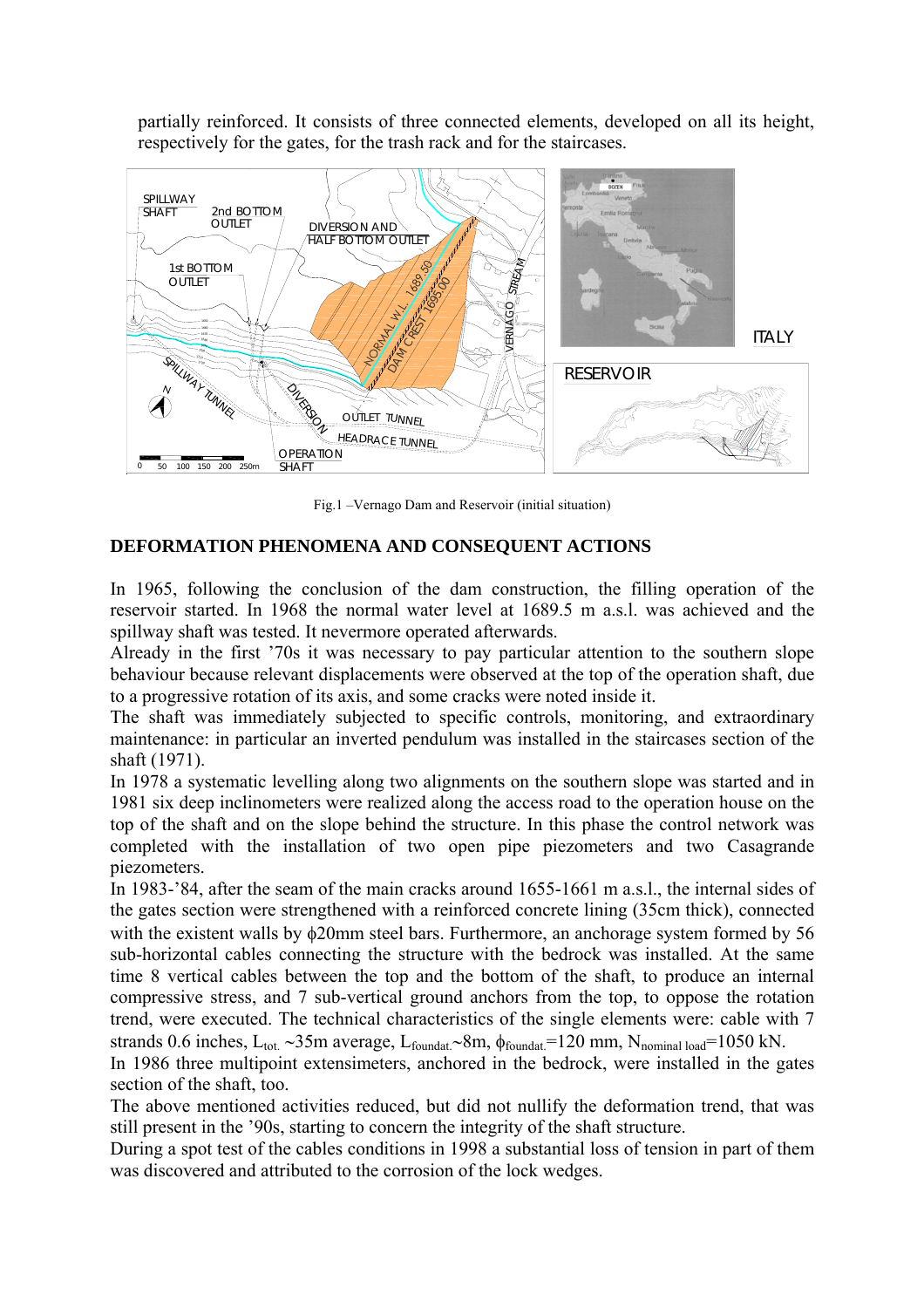For these reasons A.E. S.p.A. decided to intensify the studies with the technical support of Geotecna Progetti Consulting Engineers. The complex of investigations, measures and numerical analyses, developed in a quite long period, have permitted to reach useful conclusions concerning the interpretations of the phenomena which interested the southern slope and the shaft, and to establish the criteria to adopt in order to carry on a regular and safe plant operation. The activities to stabilize the system were consequently identified, designed and realized in the period 2000-2005.

# **DETAIL INVESTIGATIONS**

The investigations have been essentially oriented:

- 1. to identify the stratigraphy and lithology of the slope and to define the geotechnical characteristics of the soils laying on the bedrock, in the area of the shaft;
- 2. to verify the structural conditions of the shaft.

## **Slope investigations**

## *Bedrock structure*

The investigations and studies carried out in the higher parts of the slope (until about 2500 m a.s.l.), where the rock diffusely crops out, have allowed since 1999 to improve the knowledge of the rock mass structure, in relation with the possible existence of deep seated gravitational deformation phenomena with slow evolution. This research activity was executed after some natural trenches, potential indicators of these deep gravitational movements, were discovered near the top of the slope.

Anyway the investigations pointed out that the main trenches are not genetically connected with gravitational phenomena of the slope, but rather with the presence of old high to medium angle tectonic faults, along which the trenches developed.

Therefore, the actual morphology of the trenches probably reflects subsequent relaxation phenomena caused by the melting process of the quaternary glacier of the Senales Valley, which has produced progressive opening of the trenches.

Some investigations, such as the stratigraphic-structural analysis of the filling deposits of the trenches, the radiocarbon dating of some organic levels discovered in these deposits and the topographic monitoring of the width of the trenches, have assured that these phenomena are exhausted since long time (no deformation has occurred in the last 3000 years): they prove the achievement of a substantial equilibrium of the rocky slope.

## *Reconstruction of the slope stratigraphy*

The reconstruction of the slope stratigraphy between the bottom of the reservoir and the level 1790 m a.s.l. is shown in the vertical section (see Fig.2), located in proximity of the operation shaft and traced along the maximum slope line. The section results from the elaboration of all the investigations carried out in the area, including both direct type investigations as geologic surveys, boreholes with soil samples collection, geotechnical tests and laboratory testing, and indirect ones, as seismic refraction/reflection surveys and borehole sonic logs.

The investigations have allowed to recognize four main stratigraphic *units*: the quaternary deposits (three units) and the bedrock (one unit). This partition of the subsoil has been well confirmed by the seismic investigations executed near the operation shaft, where the seismic velocity has been measured along sections oriented both parallel and orthogonal to the contour lines of the slope.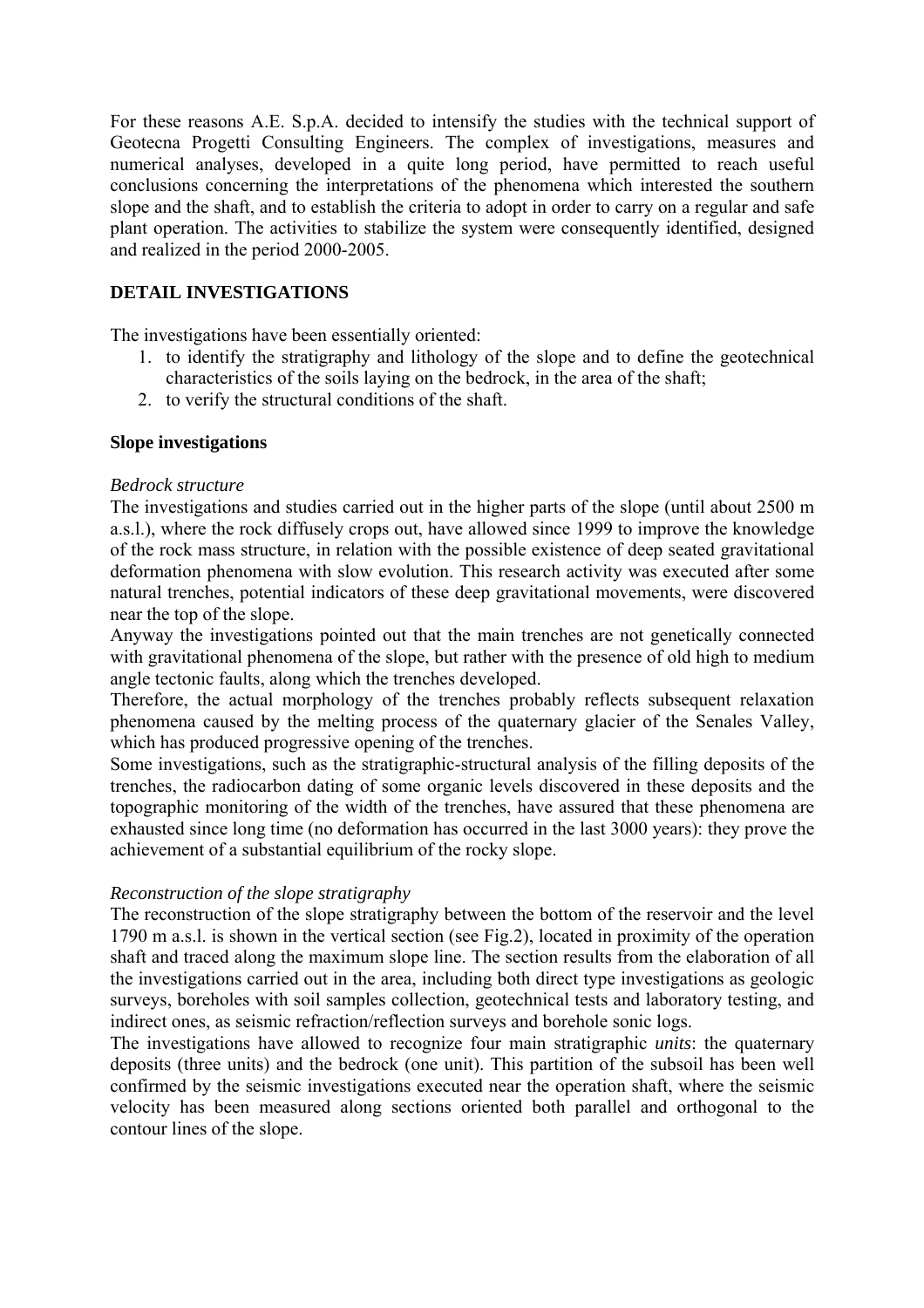

Fig. 2 – Geological section of the slope corresponding with the operation shaft area

## *Lithological and geotechnical characterization of the stratigraphic units*

The main units which have been recognized on the slope, from the surface to the depth, are here below described:

*Quaternary Unit 1) – aerated talus material* (5–7 m thick). It is predominantly constituted by coarse-grained deposits (gravels, sands and pebbles) and rough-edge blocks with fine matrix, which varies from scanty to absent.

Vp seismic velocity  $\sim$  450 m/s. Shear strength parameters: c'=0 kPa,  $\omega$ '= 41°;

*Quaternary Unit 2) – heterogeneous talus material*  $(-15\div 20$  m thick). It is essentially constituted by gravelly-sandy deposits with fine matrix, which vary from scanty to locally abundant. It is relatively more dense in comparison with the previous unit 1. Fine sediment lenses (max  $\sim$  1 m thick), made of fine silty and silty sand sediments, are present.

Vp seismic velocity =  $1270 \div 1300$  m/s. Shear strength parameters:  $c'=0$  kPa,  $\varphi' = 38^{\circ}$ ;

*Quaternary Unit 3) – glacial and fluvial-glacial deposits* ( $\sim$ 15÷20 m thick). It includes silty gravels, gravelly and sandy silts and, locally, well cemented gravels. The fine fraction is always abundant. Such deposits are a very heterogeneous mix, both in vertical and horizontal direction.

Vp seismic velocity = 1600÷1700 m/s. Shear strength parameters:  $c' = 0$  kPa,  $\varphi' = 35^{\circ}$ ;

The permeability of the quaternary units is strongly affected by the marked heterogeneity of the granulometry of the deposits and it influences the flow of the saturation water in the body of the slope which originates during the reservoir drawdown.

It is identified, from the surface to the depth, a first coarse layer (*unit 1)*, which is surely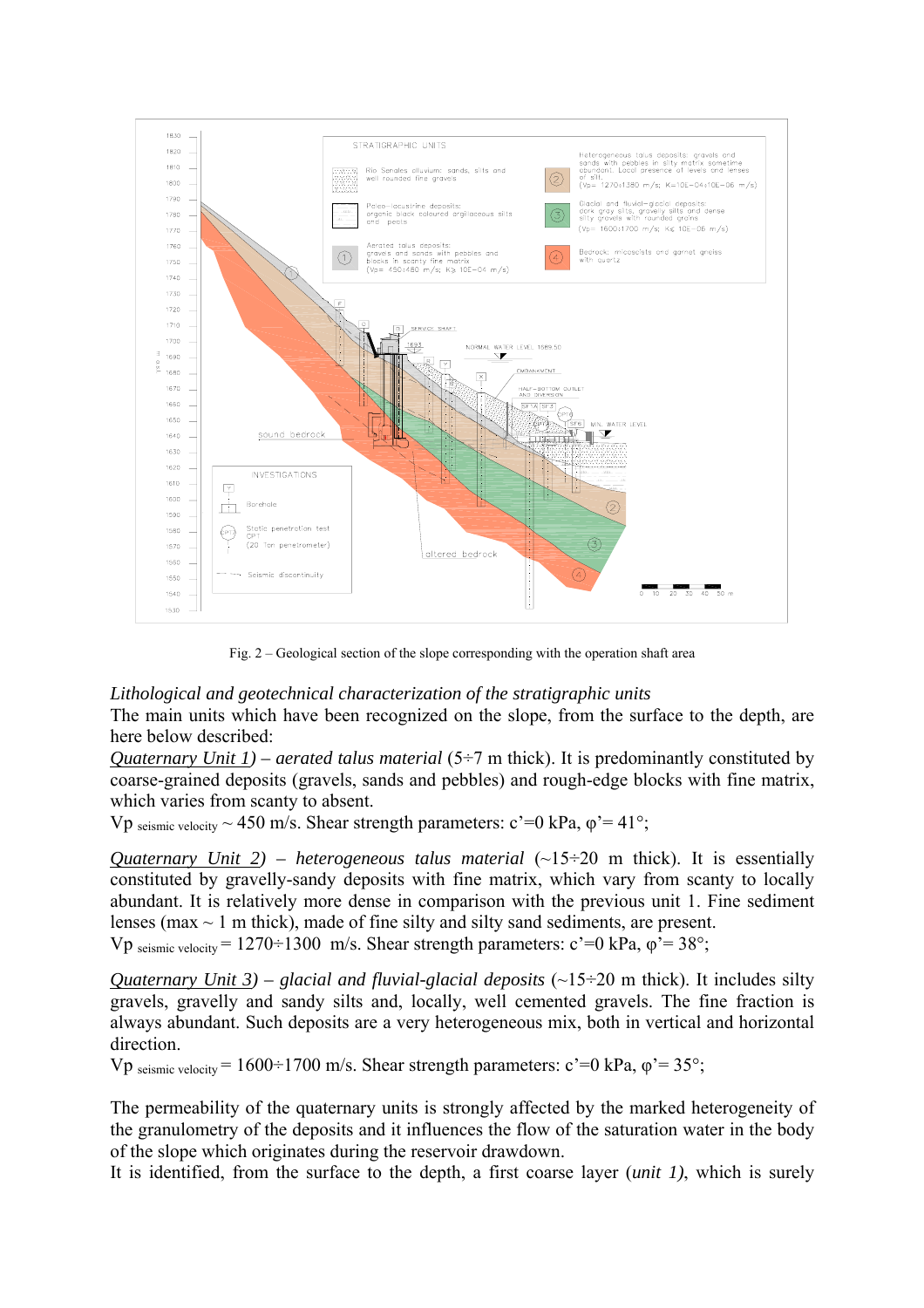characterized by a high to medium permeability and which is not able to retain the saturation waters.

Below this layer the following *unit 2* is characterized by a coarse component associated with a rich silty-sandy fraction, included sporadic fine silty-sandy lenses, that determines a lower average permeability ( $k=10^{-4} \div 10^{-6}$  m/s). In sudden and occasional drawdown conditions, the water flowing in the body of this layer can locally cross these lenses inducing a delay of the time of dissipation of the pore pressures, in comparison with the behaviour of the reservoir in normal conditions of drawdown.

In addition, this unit, being formed by not very compacted talus soil, is subject to deformation phenomena which can, locally and occasionally, increase the pore pressures inside the notpermeable lenses.

The permeability of the *unit 3*, which is characterized by abundant and compacted fine fraction, especially the part lying directly on the bedrock, is estimated to be low  $(k \leq 10^{-6} \text{ m/s})$ . In condition of very sudden drawdown the water level inside this material can remain at a higher level than the reservoir.

*Bedrock Unit 4)* – The bedrock, constituting the overall southern slope of the Vernago Reservoir, is represented by metamorphic rocks as micaschists, gneissic micaschists and gneiss with quartz and garnets, characterized by a well developed vertical schistosity, mainly oriented parallel to the axis of the Vernago valley.

The bedrock shows, especially in the operation shaft area, a  $10\div 20$  m thick superficial band formed by altered and very fractured rocks (Vp seismic velocity  $\sim$  2500÷2600 m/s), which overlay the unaltered rock mass formation, where the seismic velocities highly increase.

On the whole the bedrock formation consists of high strength intact rocks. At the rock mass scale, however, its geomechanical behaviour seems to be very influenced by the presence of many discontinuities of various type and origin, as the well developed schistosity and some sets of joints and faults.

In conclusion the bedrock formation is not involved in the deformation phenomena affecting the slope.

# **Shaft Investigations**

During the years 1998-2000 appropriate investigations were carried out to verify the structural consistency of the shaft and of the cables.

It was confirmed that the shaft is composed by three concrete hollow elements which are in contact along the vertical sides, but structurally separate: the staircases shaft (concrete), the gates shaft (concrete) and the trash rack shaft (weak reinforced concrete) elements (see Fig.3)



Fig. 3 – Shaft – Horizontal cross section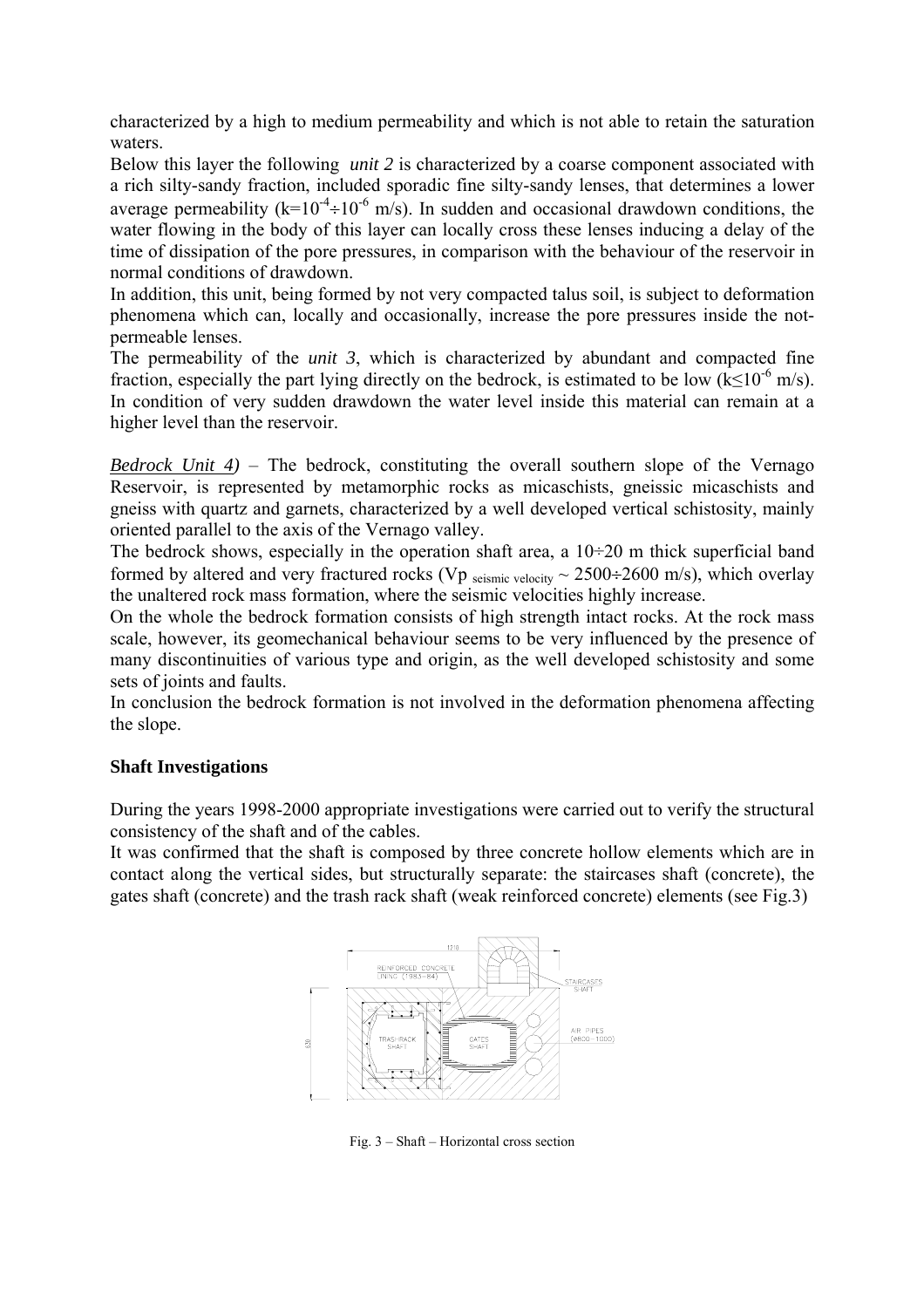*Shaft - Firstly the survey and the updating of the cracks situation in the gates and trash rack* shafts was developed. In the gates shaft some drillings were performed and laboratory tests on cylindrical concrete samples from the walls were carried out. Only not destructive tests, such as georadar and concrete test hammer, were possible on the trash rack shaft walls. The results pointed out a considerable difference between the concrete cubic strength of the trash rack  $(R_{ck} \approx 20 \div 25 \text{ MPa}$ , sufficient) and that of the gates shaft  $(R_{ck} \approx 12 \div 15 \text{ MPa}$ , weak).

*Ground anchors -* All the sub-horizontal cables were checked and re-tensioned as diffused losses of tension were verified.

## **Monitoring improvement**

During the site investigations in 1998-2003 some inclinometers and piezometers were installed in order to increase the monitoring network, taking into account also the slope area between the dam and the spillway shaft.

Furthermore two vertical TDR system indicators along the slope section corresponding with the operation shaft were placed on the reinforcement embankment at different levels and some benchmarks were positioned at the new intakes of the bottom and diversion/half bottom tunnels.

In 2000 during the testing and re-tensioning operations of the ground anchors 7 of them were provided of pressure cells and data acquisition system.

Recently also the acquisition system of the main control instruments has been centralized and automatized.

# **SLOPE STABILITY AND STRESS-STRAIN ANALYSES**

## **Stability of the quaternary deposits**

On the basis of the acquired elements an up-to-date slope stability analysis has been elaborated. For the zone between the dam and the shaft the values of the safety coefficient were acceptable. On the contrary they resulted lower in the proximity of the shaft  $(\approx 1.1, \text{ see})$ Fig.4). The presence indeed of the rigid body of the shaft played a stabilizing effect on the slope movement, inducing however big stresses in the structure.

The results of the investigations and of the analyses confirmed the stability of the bedrock. Nevertheless they required to find an adequate solution in order to improve the stability condition of the quaternary deposits around the shaft and in the zone of the outlet /diversion intakes. The most convenient solution was judged to reinforce the existent slope with an appropriate stabilization embankment.

In this way a significant increase of the security factor would have been obtained.



Fig. 4 – Southern slope close to the operation shaft - Stability in maximum water level conditions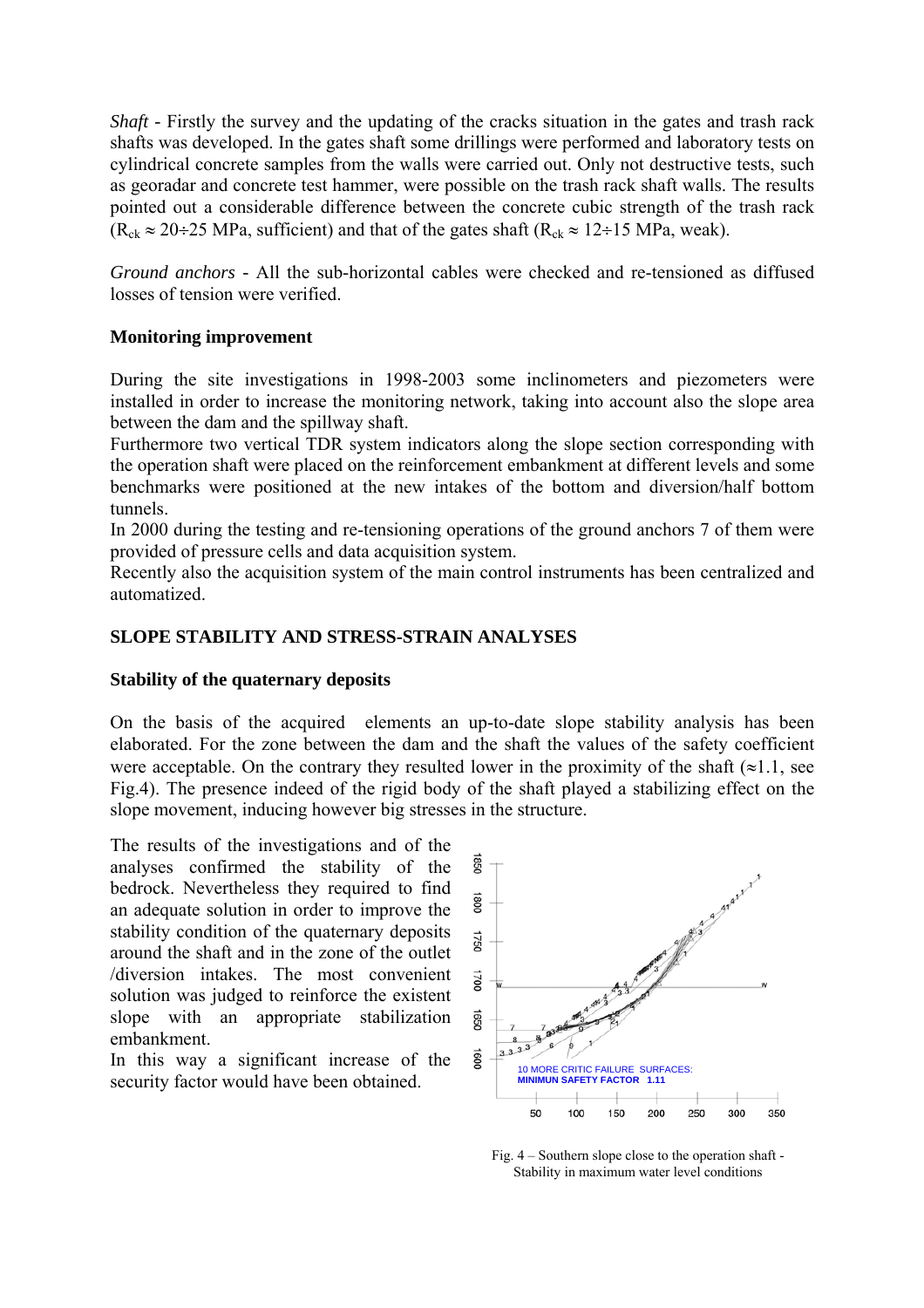## **Quaternary deposits stress-strain numerical models**

In order to understand the deformation phenomena which interest the quaternary deposits, several numerical models of the slope around the shaft were developed during the years 1999- 2003.

In the first group of these analyses, assuming a viscous behaviour of the upper detritic and fluvial-glacial layers, the shaft was sketched in the first crack conditions and the following contribution of the ground anchors installation (1983-84) was considered, too. The anchors forces were also reduced to take into account the results of the 1998 check. These analyses considered the water in the reservoir next to the normal level.

A following scenario considered both the new stabilization embankment and the cables retensioning effects. In this situation the obtained displacements were reduced ( $\approx$ -50%).

A second group of analyses (see Fig.5) based on the elasto-plastic behaviour of the quaternary deposits and on the presence of pore pressures in the upper detritic and fluvial-glacial layers during the drawdown phase, was executted. The contribution of the shaft elements was not considered in the model.

In particular the assumptions concerning the pore pressure were justified in analogy with the classical behaviour of slope stability in conditions of rapid drawdown, as in winters 2001 and 2002 really occurred.

The following two "water load conditions" have been considered:

- 1. superficial water table;
- 2. deep water table.



Fig.  $5 -$  Southern slope in proximity of the operation shaft – Finite elements model mesh

The first one appeared to be too severe. The second gave an interesting result: the local displacements obtained at the same level of the highest station of the inverted pendulum were similar to those recorded in 1988-1992, first representative period after the installation of the ground anchors (1983-84).

As the stabilizing embankment was added in the mesh, the analysis showed a progressive reduction of the deformation velocity.

The results of the calculations gave useful elements to understand the phenomena. Unfortunately, despite the numerous local investigations, it was not possible to measure the pore pressure variation in the quaternary deposits in relation with the filling and, especially, the drawdown velocity.

Even so it was possible to draw from this analysis the main lines of the future practical actions.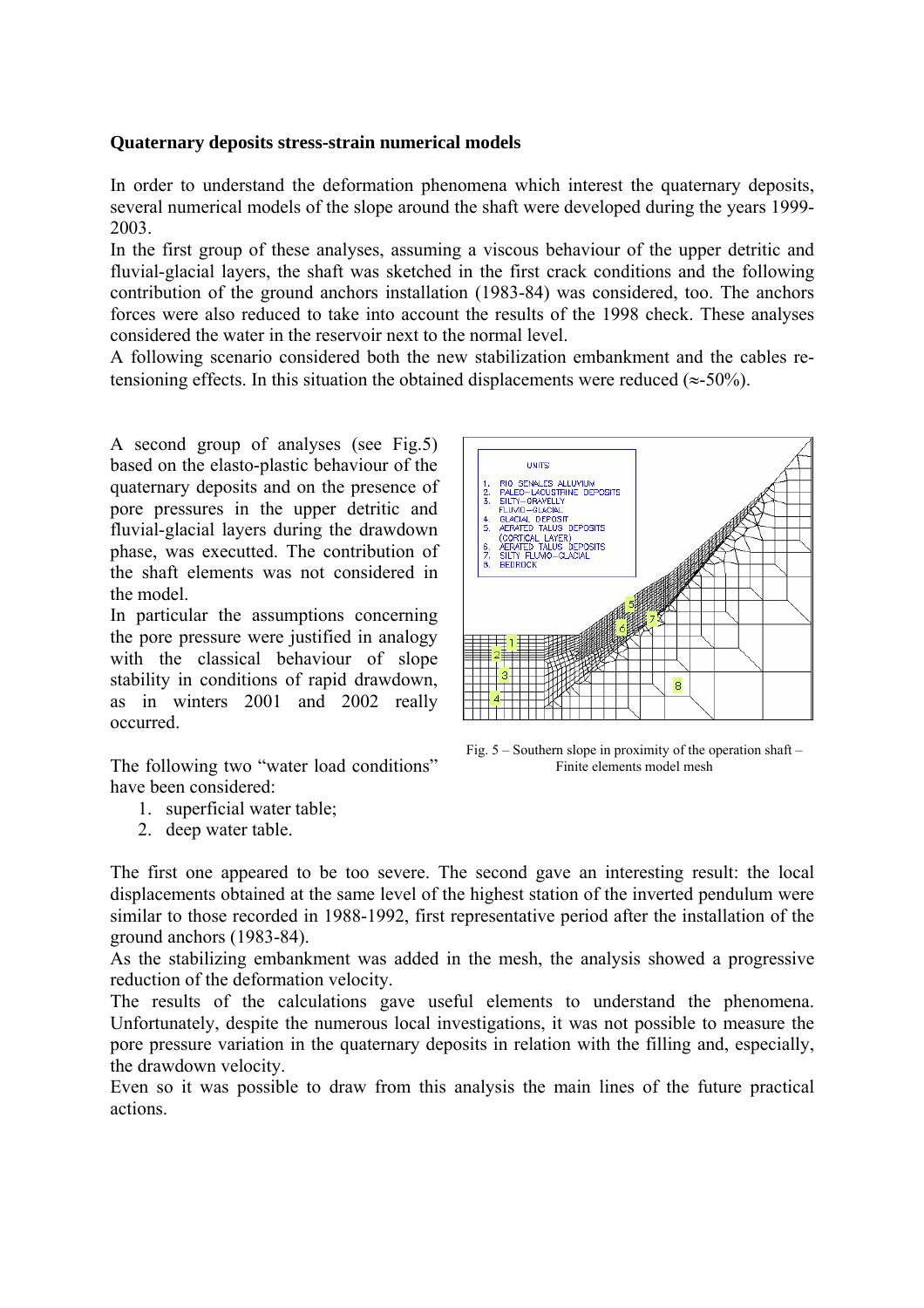# **CHOICE OF THE STABILIZING SCHEME**

The research of the best solution was oriented to assure both the safe exercise of the reservoir, without interruptions, and the regular operation of the bottom outlet and of the half-bottom outlet-diversion. For this reason it was necessary to warren the security of the tunnels intakes and of the operation shaft.

Moreover, in order to minimize the emptying of the reservoir, the works had to be realized during the short winter period of possible exceptional drawdown.

Due to economical considerations, the scheme with the extension towards the interior of the reservoir of the existent outlet and diversion tunnels was chosen.

The two alternative solutions, i.e. the displacement towards West of the same tunnels or the construction of new tunnels on the opposite side of the valley, were abandoned as very expensive and owing to the long time requested.

# **DESCRIPTION OF THE WORKS**

In the 2000 summer the ground anchors installed in 1983-84 were tested and re-tensioned. During these operations it was observed that the part of the strands immediately under the head was highly corroded.

At the same time the final design, concerning the following activities to be executed in the short and rigid winter period of reservoir emptying, was developed:

- upstream extension, artificially, of the bottom and half-bottom-diversion tunnels, with partial prefabrication of their structural elements and displacement of the intakes 30-40 m inside the reservoir;
- realization of the stabilization embankment to reinforce the slope in the shaft zone;

After a careful examination of the final design, at the end of December 2000, the Servizio Nazionale Dighe (Dams Security National Office) authorized the reservoir exceptional emptying from February to May 2001, in order to verify the integrity of the outlet and diversion tunnels, to investigate the foundation ground at the lake bottom and, once obtained positive results, to start the works.

As the tunnels appeared in good conditions, this first operative phase allowed to extend the soils knowledge with the identification of some peat and organic silt strata in the zone of the tunnels extension.

In a very short time, a treatment of these strata was planned and organized through the realization of a net of vertical columns formed by soil consolidated with bi-fluid high pressure injections technology (jet grouting).

The treatment affected a whole area of  $2400 \text{ m}^2$  and it was executed with 20 m deep columns of 1.5 m diameter, spaced 2.3÷3 m.

Cement mixtures were used, composed by cement 32.5 with a ratio cement/water 1.5/1, adopting a minimum mixture consumption of about 1000 kg per column meter.

The consolidated ground characteristics and the actual columns diameter was verified during and at the end of the injection operations through the execution of vertical core sampling along the column axis, at a variable distances from it and at the barycentre of some groups of three columns realized for the purpose. During these activities undisturbed samplings were collected to be tested in laboratory.

The tests results have confirmed the predicted minimum column diameter of 1.5 m and the achievement of the requested mono-axial compression strength of the treated ground ( $\sigma_{ave}$ ) 800 kPa). The obtained stress-strain modulus was greater than 75000 kPa.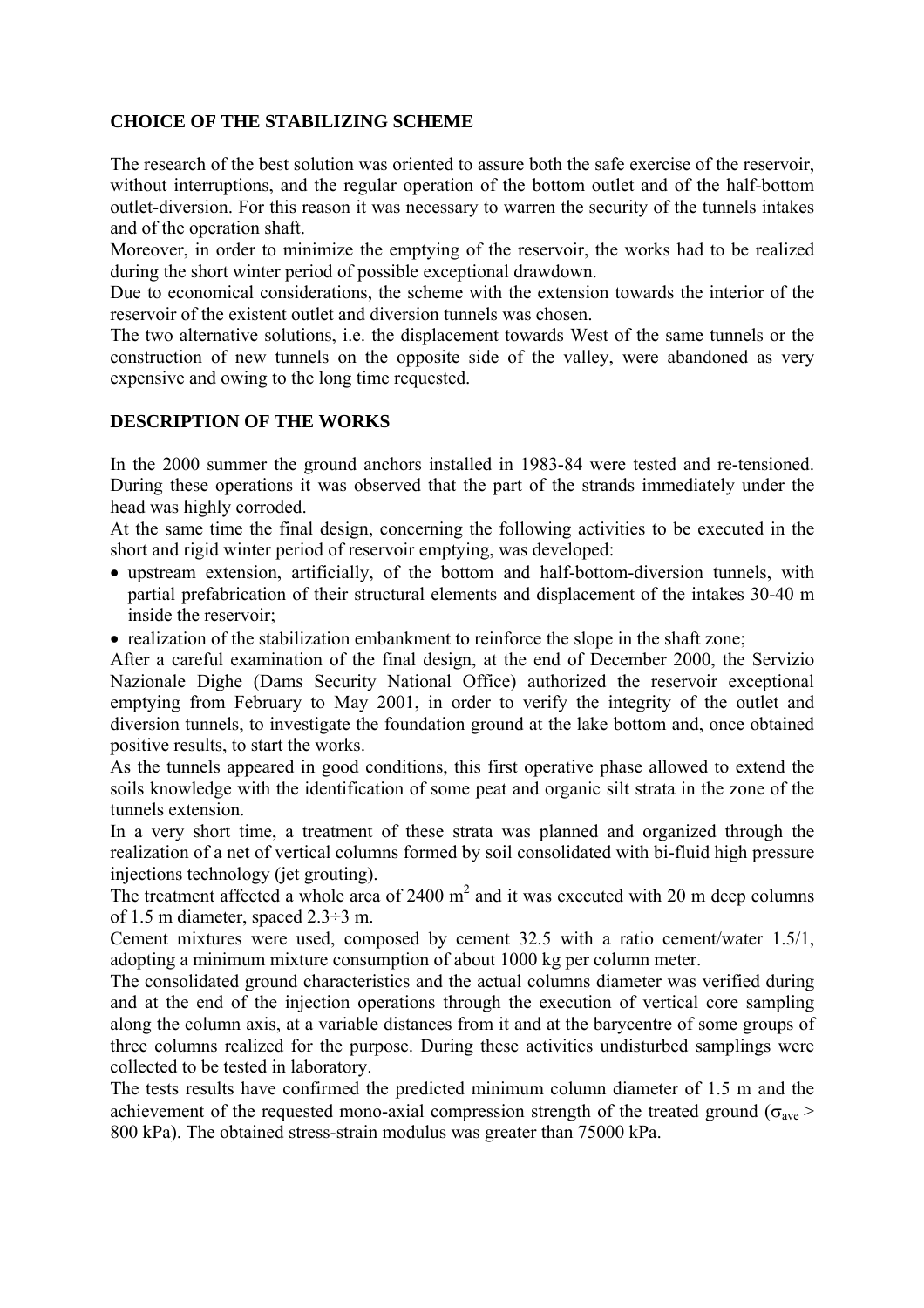As the updated design was finally approved in 2002, the fulfillment of the works was executed during a new reservoir emptying in the first months of 2002 and an exceptional drawdown in 2003 spring.

The gates of the bottom outlet and of the half bottom-diversion tunnels were contextually substituted.

Between January and June 2002 the extensions of the tunnels were realized together with the new stabilizing embankment until the elevation 1653 m a.s.l. In addition a operation road was prepared on the riprap of the dam at 1656 m a.s.l., in order to supply the construction site despite an increase of the water level in the reservoir.

The extension tunnels (bottom outlet 54.1 m and half bottom outlet-diversion 53.3 m long) are respectively constituted by single and double cast in place reinforced concrete (r.c.) elements (walls minimum thickness 80 cm) carried out to protect the inside pre-cast r.c. elements which constitute the real hydraulic culverts. The main typical internal dimensions of the cast in place tunnel sections are 6m(width) x 4.45m(min. height) x 6m(max. length). Each pre-cast culvert, 3m x 3m x 2.5m(length) and with minimum thickness 25 cm, is composed by two "U" shape elements tied with 12 vertical φ26mm Dywidag bolts (835/1035 MPa). They are placed on special plastic concrete in order to absorb and reduce the movements due to the settlements of the external tunnel elements. The double tunnel section is shown, as an example, in Fig.6.



Fig. 6 – Double tunnel – Typical cross section

The longitudinal profile of the new half bottom outlet-diversion tunnel (the bottom outlet is similar) is composed by the new intake structure, the tunnel extension and the two joint elements, which realize the transition between the new double tunnels and the existent single one (see Fig.7).

The part placed immediately before the existent intake, in which the chute is located, has been opportunely protected by a steel armouring 12 mm thick.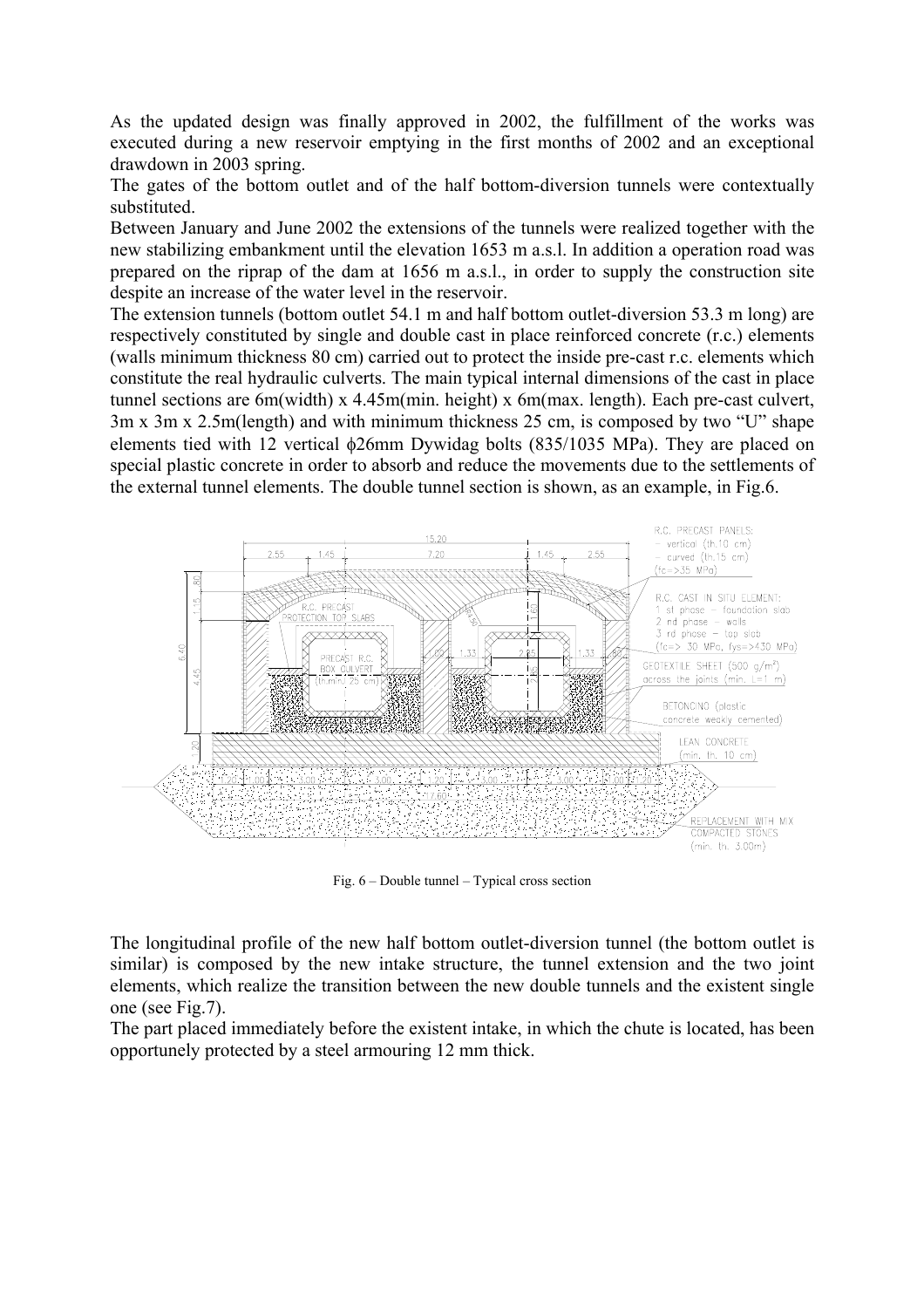

Fig. 7 – Half bottom outlet-diversion tunnel – Longitudinal profile

On the 3rd of April 2003, after the first filling, a technical inspection of the completed tunnels extension works was executed with monitoring data collection. The obtained positive results allowed to complete the stabilizing embankment (see Fig.8) before the 2003 summer.



Fig. 8 – Southern slope – Stabilizing embankment

Furthermore between the end of 2004 and June 2005 the following scheduled works were realized in the gates section of the operation shaft and around it:

- additional steel lining formed with steel welded plates (18 mm thick, Fe 510 C), stiffened with vertical and horizontal steel profiles (12mm thick). The plates are anchored on the internal face walls with  $\phi$ 27 mm bolts (between 1649÷1673 m a.s.l.) (see Fig.9);
- external waterproofing grouting at the ground contact (between  $1656 \div 1683$  m a.s.l.).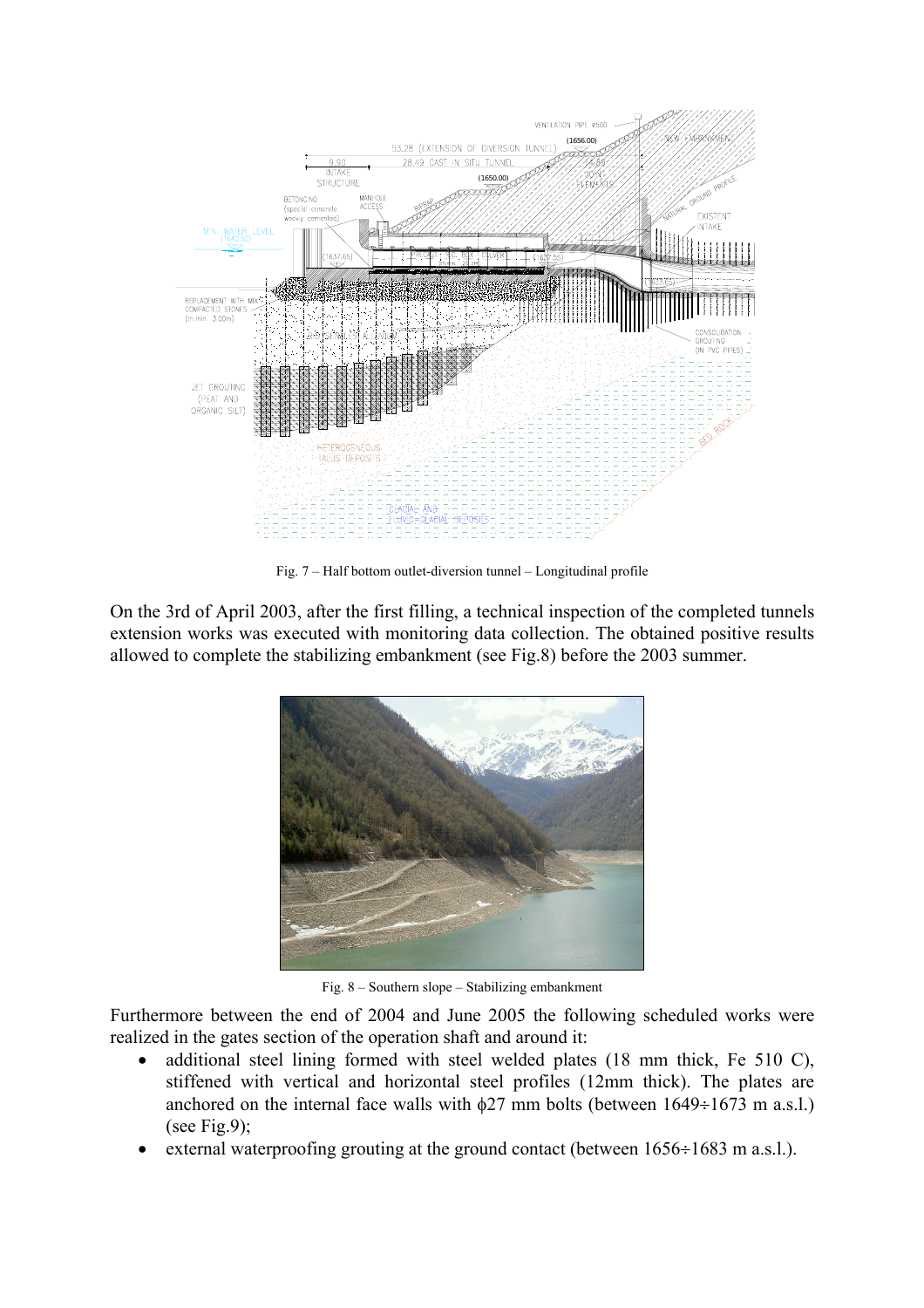

Fig. 9 – Operation shaft – Vertical section and steel lining detail

#### **INITIAL BEHAVIOUR AFTER THE WORKS**

The monitoring measurements after the conclusion of the works point out a gradual reduction of the displacements and the settlements, which are smaller than those which have characterized the phase following the first ground anchors installation (1983-84).

The slowing down is more marked in the lower part of the slope (1660÷1670 m a.s.l.), directly interested by the stabilizing embankment effects. Also in the upper part, however, where this contribution is reduced, it is possible to note a gradual decrease of the deformations (see Fig.10).



Fig. 10 – Recorded displacements and settlements

In the Fig.10 it is plotted the diagram of the average yearly displacements and settlements measured by some representative instruments in correspondence with the following main events:

- after the ground anchors installation (1988-1992);
- during the tunnels extension and the embankment construction (2000-2003);
- in the first impound-partial drawdown yearly cycles after the works.